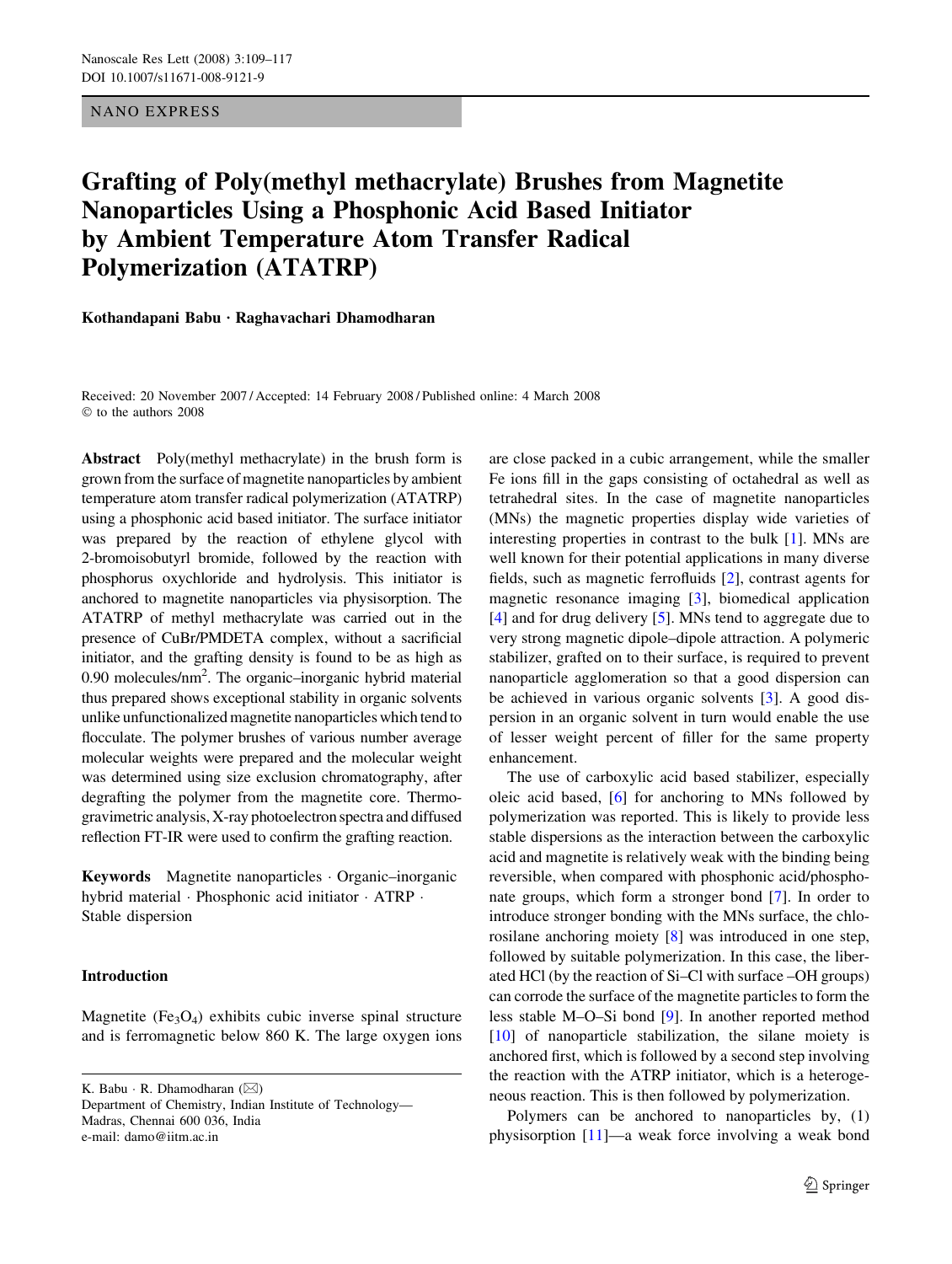that is formed between the particle surface and the polymer segments; (2) grating to [\[7](#page-8-0), [12](#page-8-0)] technique—the polymer end-group remains active and reacts with particle surface resulting in low grafting density; and (3) grafting from [[13\]](#page-8-0) technique defined as the growth of the polymer chains from one end of the chain initiator anchored to the particle surface through chemisorption (involves chemical bond formation and high grafting density by which the tethered polymer chains are forced to stretch away from the surface). Living radical polymerization techniques have been used to synthesize polymer brushes. These include nitroxide-mediated free radical polymerization [[14\]](#page-8-0), atom transfer radical polymerization (ATRP) [\[15](#page-8-0)] and reversible addition-fragmentation chain transfer (RAFT) [[16](#page-8-0)].

Recently, phosphonate moiety was introduced, as an effective anchoring agent. The  $-PO(OH)_2$  groups are known for their ability to complex metal ions that are stable even at elevated temperature, making them attractive for use in a variety of industrial applications. Phosphonates have a strong tendency to adsorb onto a variety of metal oxide surfaces such as  $Y_2O_3$  [[17\]](#page-8-0),  $SnO_2$  [\[18](#page-8-0)],  $Ta_2O_3$  [\[19](#page-8-0)], zirconia and titania [\[20](#page-8-0)] and aluminium oxides [[21\]](#page-8-0) possibly through the formation of phosphonic acid ester, (by the reaction of surface –OH groups with the phosphonic acid although hydrogen bonding could be a stronger reason) resulting in the formation of metal–phosphonate (M–O–P) bonds. The phosphonic acid moiety can bind covalently with  $Fe<sup>+3</sup>$  in the octahedral sites of MNs, and thus enable the retention of the magnetic property of the magnetite nanoparticle [\[22](#page-8-0)].

The use of phosphonic acid moiety for the surface anchoring, followed by polymerization on magnetite by nitroxide-mediated polymerization [[23\]](#page-8-0) was performed at a very high temperature, which favours thermal polymerization. In contrast, ATATRP [[24\]](#page-8-0) is less prone to side reaction as well as chain transfer. Further ATRP is a versatile technique  $[25]$  $[25]$  in which relatively low radical concentration in the reaction system is maintained to obtain narrow polydispersed polymer with a wide variety of tailored materials.

Based on the available literature it is essential to develop a one-step direct anchoring of initiator moiety, preferably phosphonic acid based, to magnetite surface that would enable the preparation of MNs with higher grafting density of the initiator groups and therefore could lead to higher grafting density of polymers (if the initiation takes place from all the initiator moieties anchored). In this work, an ATRP initiator is immobilized on to the magnetite nanoparticle surface in one step. The initiator containing an active tertiary bromide and a phosphonic end group is synthesized for this purpose. The poly(methyl methacrylate) is grown from the initiator covered MNs by coppermediated atom transfer radical polymerization at ambient

temperature. The polymer-encapsulated magnetite particles are then characterized.

## Experimental Section

## Materials

Methyl methacrylate (MMA) (Lancaster) was purified using a basic alumina column (to remove inhibitor), followed by deoxygenation by bubbling argon gas through the solution  $\sim$ 1 h) and stored under argon in the freezer  $(-10 \degree C)$ . Ferrous sulphate (Lancaster), ferric chloride (Lancaster), ammonium hydroxide (Lancaster), 2-bromoisobutyryl bromide (Lancaster), copper(I)bromide (Aldrich, 99.98%), N,N,N',N'',N''-pentamethyldiethyl triamine (Aldrich, 99%), aluminium oxide (activated, basic, for column chromatography,  $50-200 \mu m$ ), and phosphorus oxychloride (SRL India) were used without purification. Triethylamine, anisole and ethylene glycol (SRL India) were used as received.

Synthesis of Magnetite Nanoparticle

A solution of ferrous and ferric ions in the molar ratio 1:2 was prepared by dissolving 1.76 g of ferrous sulphate (6.22 mmol ) and 2.04 g of anhydrous ferric chloride (12.44 mmol) in a 50 mL aqueous solution, followed by sonication for 1 h at 25  $^{\circ}$ C. Magnetite was precipitated by adding the above mentioned mixed solution to a 200 mL aqueous solution of ammonia maintained at a pH  $\sim 10$ , in an inert atmosphere. The mixture was subsequently stirred for 30 min. After the precipitation, it was rinsed with deionized water several times and then separated by centrifugation at 10,000 rpm. It was dried under vacuum, at  $50 °C$  for 24 h.



Synthesis of 2-bromo-2-methyl-propionic acid 2-hydroxy-ethyl ester [\[26](#page-8-0)]

Anhydrous ethylene glycol (110 mL, 2 mol), (a), was purged with argon gas in a 100-mL RB flask. Then, 2-bromoisobutyrl bromide (10 mL, 81 mmol) was added drop wise to the stirring solution, maintained at  $0^{\circ}$ C, and it was allowed to stir for a further period of 3 h. It was then diluted with 50 mL of water and extracted with chloroform  $(3 \times 100 \text{ mL})$ . The organic extract was dried with anhydrous sodium sulphate, filtered and the filtrate was evaporated to dryness to yield slightly viscous and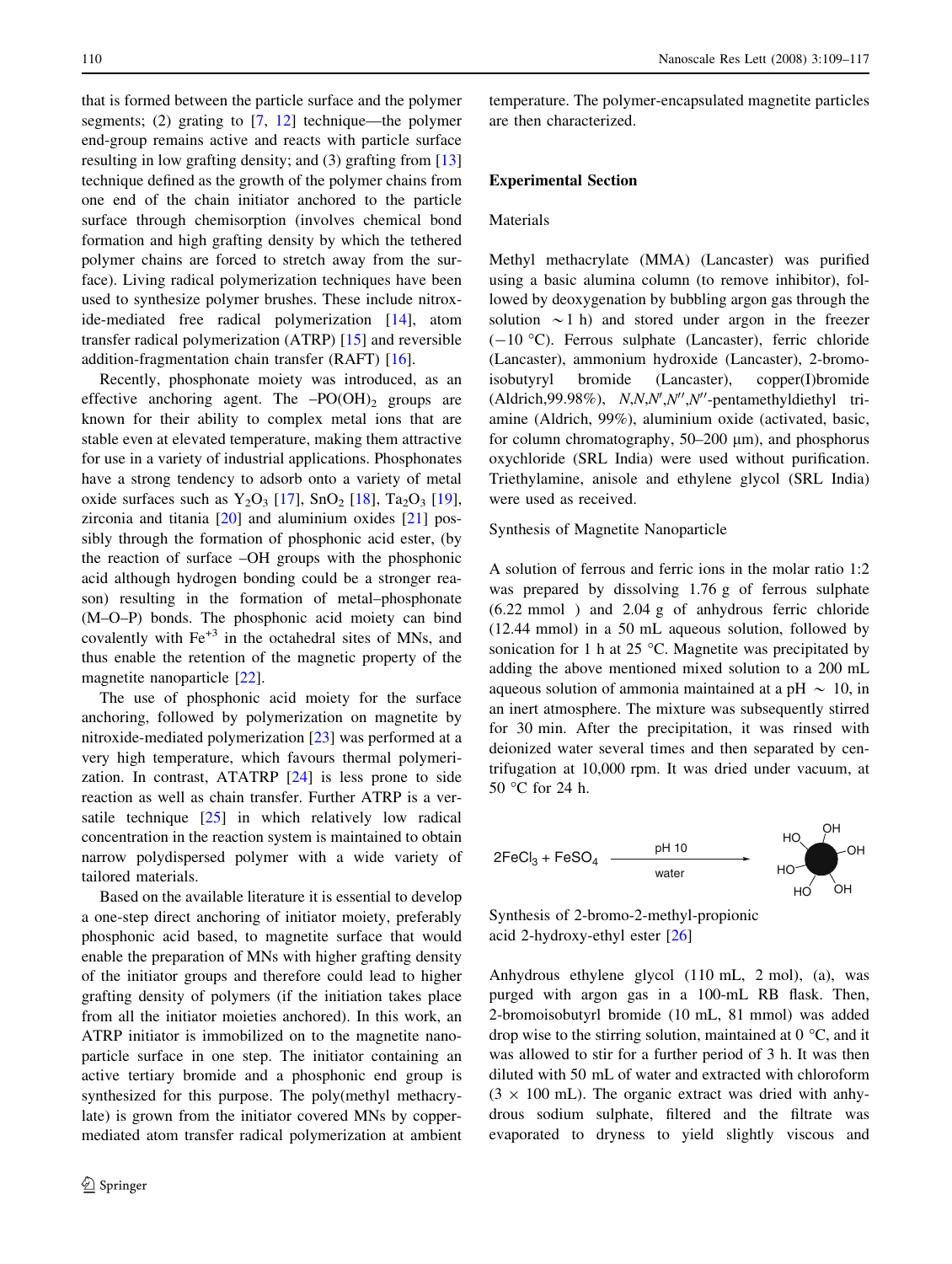colourless liquid, (b). It was characterized by FTIR and NMR. FTIR ( $v \text{ cm}^{-1}$ , film): broad absorption at  $\sim 3,400$ (free aliphatic –OH group), 2,976 (aliphatic –CH), very sharp absorption at 1,731 (ester carbonyl -C=O). <sup>1</sup>H NMR (400 MHz,  $\delta$  in ppm, CDCl<sub>3</sub>): 4.29 (t, 2H, J = 4.8 Hz), 3.86 (t, 2H, J = 4.8 Hz), 3.05(s, 1H), 1.95 (s, 6H); <sup>13</sup>C NMR (400 MHz,  $\delta$  in ppm, CDCl<sub>3</sub>): 171.42, 67.26, 60.33, 55.88, 30.79.

Synthesis of 2-bromo-2-methyl-propionic acid 2-phosphonooxy-ethyl ester

Ethyl ester, (5.2 mL 33.83 mmol) (b), was dissolved in 90 mL of anhydrous THF and purged with argon.3.5 mL  $(37.23 \text{ mmol})$  of POCl<sub>3</sub> was added drop wise to this solution, which was maintained at  $0^{\circ}$ C for 1h. It was further stirred for 3 h at ambient temperature. At the end of the reaction, it was then diluted with 60 mL of water and extracted with chloroform  $(3 \times 100 \text{ mL})$ . The organic extract was dried with anhydrous sodium sulphate, filtered and the filtrate was evaporated to dryness to yield viscous and yellow liquid, (c). FTIR ( $v \text{ cm}^{-1}$ , film): 2,976 (aliphatic –CH), 2,360 broad peak (phosphonic acid P–O–H), sharp absorption at 1,734 (ester carbonyl C=O), 1,273 (phosphonates P=O bond), 1,068 and 979 (C–O and P–O bond, respectively).<sup>1</sup>H NMR (400 MHz,  $\delta$  in ppm, CDCl<sub>3</sub>): 10.21 (br, 2H), 4.24 (br, 2H), 3.79 (br, 2H), 1.95 (s, 6H). <sup>31</sup>P NMR of  $\delta$  in ppm (400 MHz,  $\delta$  in ppm, CDCl<sub>3</sub>):0.98.

## Anchoring of ATRP—Initiator to MNs

To 10 mmol of ATRP-Initiator, (c), 10 mL of THF was added followed by the addition of 1-g magnetite nanoparticle. The mixture was sonicated for 24 h. The magnetite nanoparticle was separated using a bar magnet placed below the container and then rinsed with chloroform several times and finally with ethanol. It was dried under vacuum to get phosphonic immobilized magnetite-ATRP initiator, (d).

# Surface Initiated ATRP of MMA from Magnetite Surface

The polymerization was carried out as follows: CuBr (0.070 mmol) and 50 mg of magnetite-ATRP initiator, (d), were added to a dry Schlenk flask with magnetic stirrer and rubber septum. It was degassed using vacuum line. This was followed by the addition of the degassed methyl methacrylate (27.86 mmol) (50 v/v of anisole). Then, the flask was charged with the pentamethyldiethyltriamine ligand (0.070 mmol) sealed under argon atmosphere, and was stirred in an oil bath maintained at 30  $^{\circ}$ C. After the desired time, the polymerization was stopped by opening the septum and diluting the reaction mixture with THF,

followed by precipitation in 200 mL of hexane. Then the material was redispersed in  $\sim$  5 mL of THF and centrifuged to remove homopolymer to obtain the hybrid material, (e), which was subjected to DRIFT-IR, TGA, XPS and GPC analyses.

## Characterization

JASCO FTIR 410 (Japan) infrared spectrometer was used for recording DRIFT-IR spectra. The sample used here well ground with KBr. For neat IR spectra a thin film of polymer was cast on the CsCl disc from a dilute solution of polymer in THF. A Bruker 400 (400 MHz for proton) NMR spectrometer was used to record  ${}^{1}H$  and  ${}^{13}C$  spectra and CDCl3 was used as the solvent. Molecular weights and molecular weight distributions of the degrafted polymer were determined by GPC measurements. GPC were performed at room temperature on a Waters GPC system with Waters 515 HPLC pump, three phenomenox columns in series (guard column, 500,  $10^3$ , and  $10^4$  Å; 5- $\mu$ m particle size), Waters 2487 dual  $\lambda$  absorbance UV detector and 2414 RI detector with Empower software data analysis package supplied by Waters (USA). THF was used as a solvent at a flow rate of 1 mL/min. Narrow molecular weight polystyrene standards were used for calibrating the GPC. The surface area was measured using BET (Brunauer-Emmett-Teller) adsorption isotherms method. Thermal analysis was performed using a Mettler Toledo  $STAR<sup>e</sup>$  (Switzerland) thermal analysis system between ambient and 800  $\degree$ C, at a heating rate of 20  $\degree$ C/min under flowing nitrogen atmosphere (50 mL/min). The chemical composition of magnetite nanoparticle and polymer grafted magnetite nanoparticle were determined on a Physical Electronics 5600 spectrometer equipped with a concentric hemispherical analyzer of X-ray photoelectron spectroscopy (XPS), using an Al  $K_{\alpha}$  X-ray source (15 KeV, filament current 20 mA) and the investigation of the sample was done under ultrahigh vacuum conditions of  $10^{-9}$ - $10^{-8}$  mbar with the takeoff angle being 45°. Transmission electron microscopy was carried out with a JEOL100CX transmission electron microscope applying an acceleration voltage of 100 kV. Samples were prepared by applying a drop of the particle solution in THF to a carbon-coated copper grid and imaged after drying.

## Results and Discussions

Magnetite nanoparticles were prepared according to reported method [[27\]](#page-8-0) by adding 1:2 ratio of  $Fe^{+2}/Fe^{+3}$  to an aqueous solution, maintained in an inert atmosphere at a high pH which was obtained by addition of ammonia at ambient temperature. The powder XRD of MNs is shown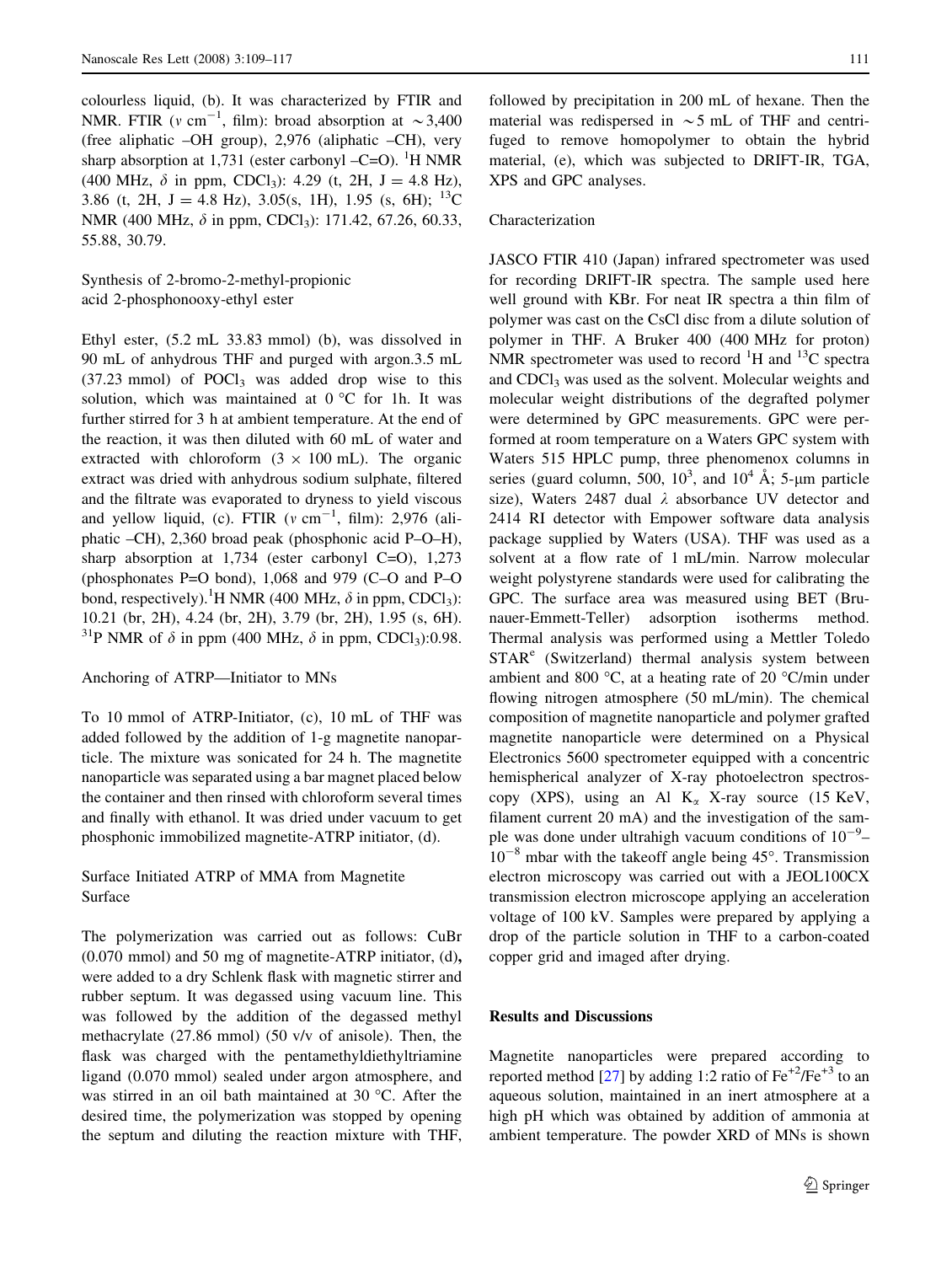<span id="page-3-0"></span>

Fig. 1 The X-ray diffraction pattern of  $Fe<sub>3</sub>O<sub>4</sub>$  nanoparticle (average size 13 nm)

Table 1 Atomic spacing observed for MNs as synthesized and the standard atomic spacing for  $Fe<sub>3</sub>O<sub>4</sub>$  along with their respective hkl indexes from the PDF database

| Sl. no.                        |      |      | 3    | 4    | ╮    |      |
|--------------------------------|------|------|------|------|------|------|
| d-value                        | 2.96 | 2.52 | 2.10 | 1.70 | 1.61 | 1.48 |
| Fe <sub>3</sub> O <sub>4</sub> | 2.97 | 2.53 | 2.10 | 1.71 | 1.62 | 1.48 |
| (hkl)                          | 220  | 311  | 400  | 422  | 511  | 440  |

in Fig. 1. The reflection peak positions and relative intensities of the  $Fe<sub>3</sub>O<sub>4</sub>$  nanoparticles, as synthesized, are shown in Table 1. These agree well with the standard XRD pattern of  $Fe<sub>3</sub>O<sub>4</sub>$  nanoparticles [[28\]](#page-8-0), thus confirming the structure. The size of the  $Fe<sub>3</sub>O<sub>4</sub>$  nanoparticle was deduced to be 13 nm from the peak width at half maximum (from 311 reflection) and Sherrer's formula. The surface area was measured by the BET method and is found to be 115  $\mathrm{m}^2/\mathrm{g}$ . The X-ray photoelectron survey spectrum of the MNs is shown in Fig. [3a](#page-5-0). This shows the characteristic doublet around 700 eV corresponding to Fe2p, and coincides with the value reported for MNs [[29\]](#page-8-0). The atomic composition of the MNs indicates that its surface is predominately made of adventitious carbon to the extent of 61.25% (Table 2). The DRIFT-IR of the MNs is shown in Fig. [4a](#page-5-0). MNs exhibit a strong band due to stretching mode of the –OH group at 3,400 cm<sup>-1</sup>. Further the peak at 540 cm<sup>-1</sup> corresponds to the inherent characteristic of the MNs [\[30](#page-8-0)].

The procedure followed for the synthesis of the initiator and covalent anchoring is described in Fig. [2](#page-4-0). Initially 2-bromoisobutyrl bromide is reacted with anhydrous ethylene glycol, (a), at  $0^{\circ}$ C to give the corresponding glycol bromoester, (b), which is suitably characterized by  ${}^{1}H$ NMR and FTIR. The results are presented in the synthesis section. The ratio of the integrated areas under the methyl,

Table 2 Surface atomic composition of magnetite nanoparticles as determined by high resolution XPS, at a take off angle of 45°

| Element          | Magnetite | Magnetite with<br>a monolayer of<br>a ATRP initiator | Magnetite with<br>a monolayer PMMA |  |
|------------------|-----------|------------------------------------------------------|------------------------------------|--|
| C1s              | 61.3      | 40.6                                                 | 63.5                               |  |
| O1s              | 34.2      | 43.5                                                 | 32.0                               |  |
| P2p              |           | 1.3                                                  | 0.8                                |  |
| Fe <sub>2p</sub> | 4.3       | 13.7                                                 | 2.0                                |  |
| Br3d             |           | 0.9                                                  | 0.4                                |  |

methylene and hydroxyl protons is seen to be 6:4:1 thus confirming the expected structure. The ATRP initiator and anchor molecule, (c), is obtained in the subsequent step involving the reaction of (b) with phosphorous oxychloride followed by hydrolysis. It was also characterized by  ${}^{1}H$ NMR and <sup>31</sup>P NMR. The initiator was anchored to MNs by sonication. The XPS of the initiator-anchored MNs, (d), is shown in Fig. [3b](#page-5-0) and its atomic composition is presented in Table 2. For a monolayer of the initiator without any contribution from the underlying magnetite  $(Fe<sub>3</sub>O<sub>4</sub>)$  the expected values are:  $C = 42.9$ ;  $O = 42.9$ ;  $P = 7.1$  and  $Br = 7.1$ . The atomic composition from XPS analysis is known to be sensitive to a surface depth of  $3\lambda$ , where  $\lambda$  is the mean free path of the electron ( $\lambda = 14$  Å for C<sub>1s</sub> electron). The monolayer thickness is expected to be  $8 \pm 1$  Å (based on bond angle and bond length), and hence signals from the underlying Fe and O atoms are seen in XPS analysis. Based on the atomic composition of Fe, P and Br of magnetite and for the monolayer it could be estimated that about 60% of the adventitious carbon (and oxygen) present on the ''as synthesized'' MNs has been displaced by the phosphonic acid monolayer. The peak at 72 eV corresponding to bromine [3d] atom confirms the anchoring of the initiator on the MNs surface. The increase in Fe<sub>2p</sub> concentration from 4.31 for MNs (as synthesized) to 13.68%, suggests that a fraction of magnetite surface covered with adventitious carbon has been displaced. The DRIFT-IR of MNs anchored initiator is shown in Fig. [4b](#page-5-0). The peaks at 1,724, 1,275, 1,009  $\text{cm}^{-1}$  correspond to the carbonyl group of the bromo ester, the phosphonates P=O bond, and the P–O bond, while the peak at  $543 \text{ cm}^{-1}$  is characteristic of the MNs.

The bromine-terminated MNs were used to initiate the polymerization of methyl methacrylate, at ambient temperature, in the presence of CuBr/PMDETA complex, as described in Fig. [2.](#page-4-0) The polymerization was carried out successfully without the addition of sacrificial initiator. The use of sacrificial initiator would result in the formation of free polymer in solution, which has a tendency to physisorb to the MNs and in addition will have to be separated before use. To find the molecular weight and polydispersity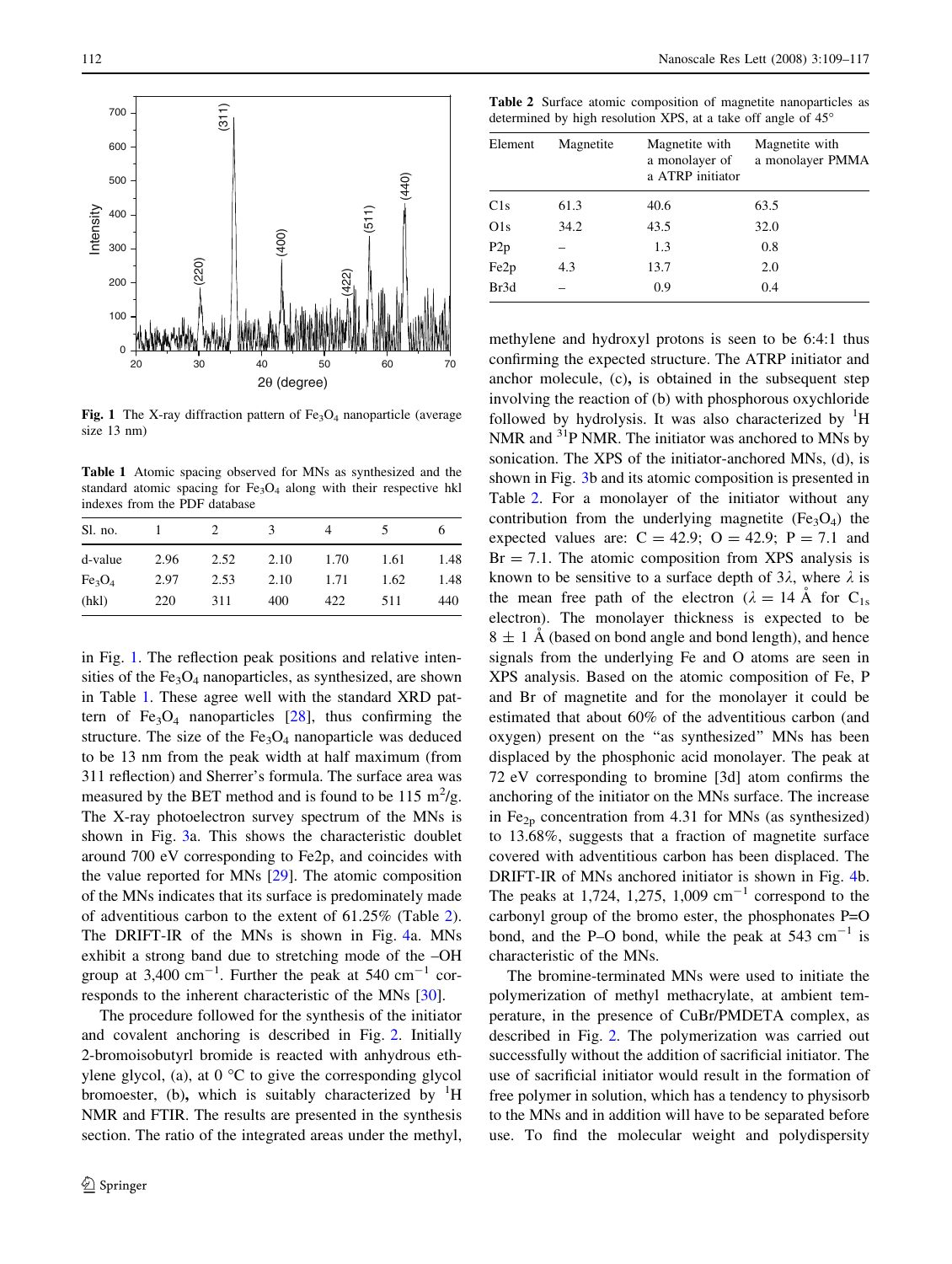HO OH

**(a)**

Br

HO O

Cl

 $\circ$   $\circ$ 

**(c)**

O

water

 $Cl - P$ Cl

P  $H<sub>C</sub>$ HO O

O

O  $0^{\circ}$ C, 3h

O

**(b)**

 $Et<sub>3</sub>N,THF$ 

Br

Br

<span id="page-4-0"></span>



Br Magnetite Nanoparticle Poly(methylmethacrylate) MMA, CuBr/PMDETA Ambient Temp. **(e)**

 $(M_n$  and  $M_w/M_n$ ) of the grafted PMMA, the hybrid material was subjected to degrafting by using concentrated HCl in the presence of THF (mixture was allowed to stir overnight to obtain free polymer) followed by precipitation and drying. Following this the molecular weight  $(M_n)$  and polydispersity index  $(M_w/M_n)$  values of PMMA was measured by GPC. The results from this study are listed in Table 3. This shows that molecular weight of the polymer increases with the increase in the reaction time. However the polydispersity indices are greater than 2. This is due to the fact that a very low concentration of Cu (II), the persistent radical in ATRP, is generated during the surface polymerization (which in turn is due to the low

concentration of the surface-initiating groups). It has been established that Cu (II) generated in the atom transfer equilibrium is vital in controlling the polymerization. Although the use of sacrificial initiator would alleviate this problem, by way of generating sufficient concentration of Cu(II) to control the atom transfer equilibrium, this would result in the formation of free polymer that will have to be separated from the reaction mixture.

The X-ray photoelectron survey spectrum of the MNs' surface after the grafting of poly(methylmethacrylate) brushes is shown in Fig. [3c](#page-5-0). This is consistent with what would be expected of a monolayer of PMMA. The atomic composition (Table [2\)](#page-3-0) also suggests that the polymerization had

**Table 3** Results from the GPC analysis of degrafted PMMA  $M_n$ th =  $([M]_0/[I_0](M_w)$  of Methyl methacrylate)(conversion)/100 = 1.5  $\times$  10<sup>5</sup> (g/mol)

| Sl. no         | Time (h)     | $M_n \times 10^3$ (g/mol) | PDI  | $%$ weight loss <sup>a</sup> | Grafting density <sup>b</sup> | Initiator efficiency |
|----------------|--------------|---------------------------|------|------------------------------|-------------------------------|----------------------|
|                |              | 17.6                      | 2.46 | 75                           | 0.85                          | 0.43                 |
| 2              | <sub>(</sub> | 27                        | 2.39 | 80                           | 0.74                          | 0.40                 |
| 3              |              | 32                        | 2.36 | 87                           | 1.07                          | 0.55                 |
| $\overline{4}$ | 12           | 42                        | 1.94 | 88                           | 0.89                          | 0.45                 |
| 5              | 15           | 50                        | 2.00 | 90                           | 0.92                          | 0.47                 |

<sup>a</sup> Determined by thermogravimetric analysis

 $b$  Grafting density calculated using Eq. 1 in chains/nm<sup>2</sup>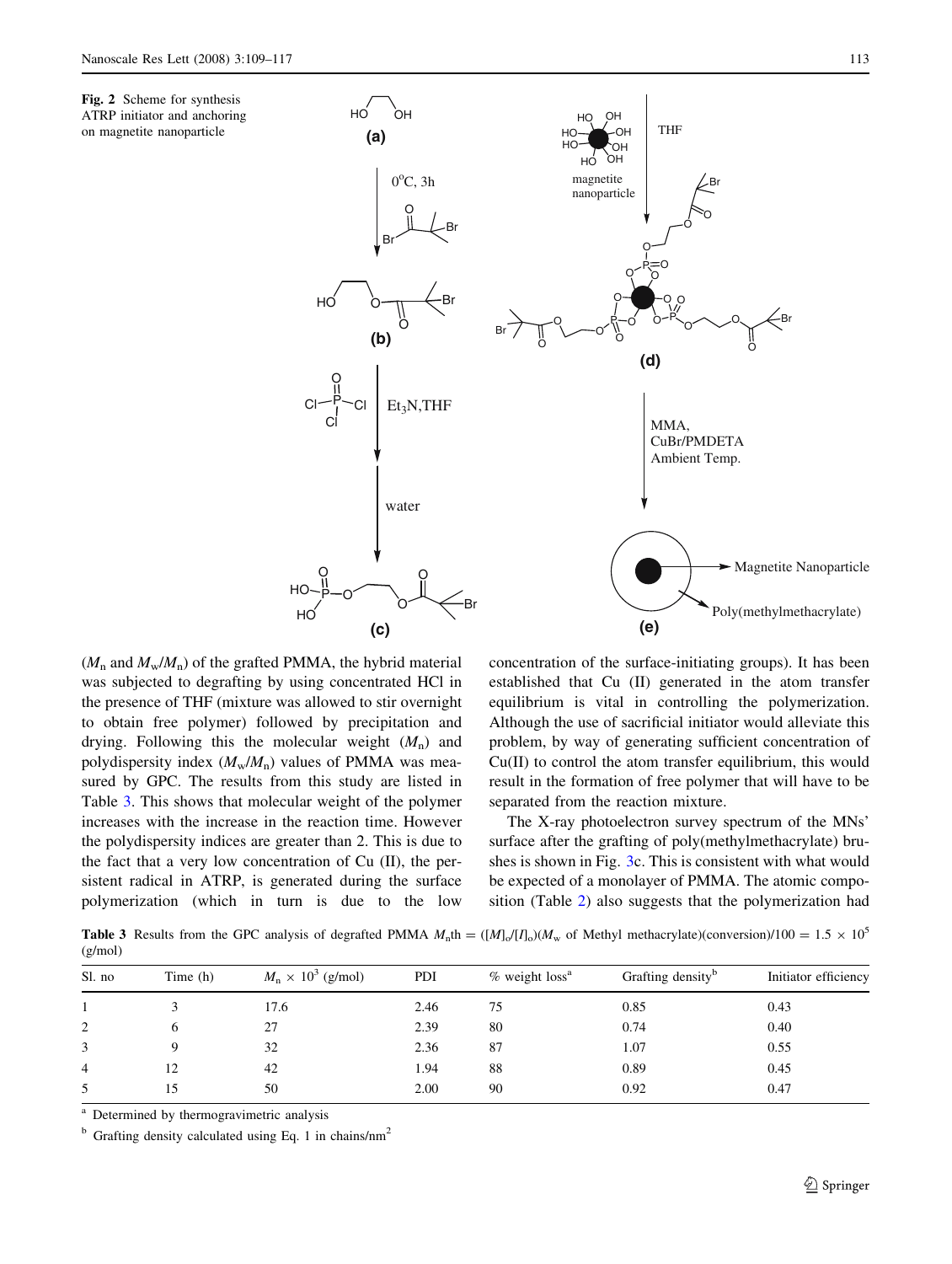<span id="page-5-0"></span>

Fig. 3 X-ray photoelectron spectrum of (a) magnetite nanoparticle, (b) ATRP initiator anchored magnetite nanoparticle and (c) poly (methyl methacrylate) grafted magnetite nanoparticle

proceeded successfully from the surface-anchored ATRP initiator (obtained— $C = 63.47$  and  $O = 31.96$ , while expected values are 71.4 and 28.6, respectively). However



Fig. 4 RIFT-IR spectrum of (a) magnetite nanoparticle, (b) ATRP initiator-anchored magnetite nanoparticle and (c) poly(methyl methacrylate)-grafted magnetic nanoparticle

the XPS shows the presence of 2.01% of Fe and 0.8% P and this implies that the polymerization may not have taken place from some of the particles, which could be due to inadequate dispersion during the polymerization. The drift spectrum of PMMA-grafted MNs is shown in Fig. 4c. This shows an intense band at  $1,730 \text{ cm}^{-1}$  corresponding to the carbonyl group of poly(methyl methacrylate) along with C–H asymmetric stretching at 2,950  $\text{cm}^{-1}$ .

Determination of Grafting Density for Initiator Efficiency

The PMMA-grafted MNs were subjected to thermogravimetric analysis. The result from the thermogravimetric analysis of MNs is shown in Fig. [5a](#page-6-0). The initial weight loss observed, in the vicinity of  $100^{\circ}$ C, is due to the continued loss of water [[15\]](#page-8-0). The MNs were analysed by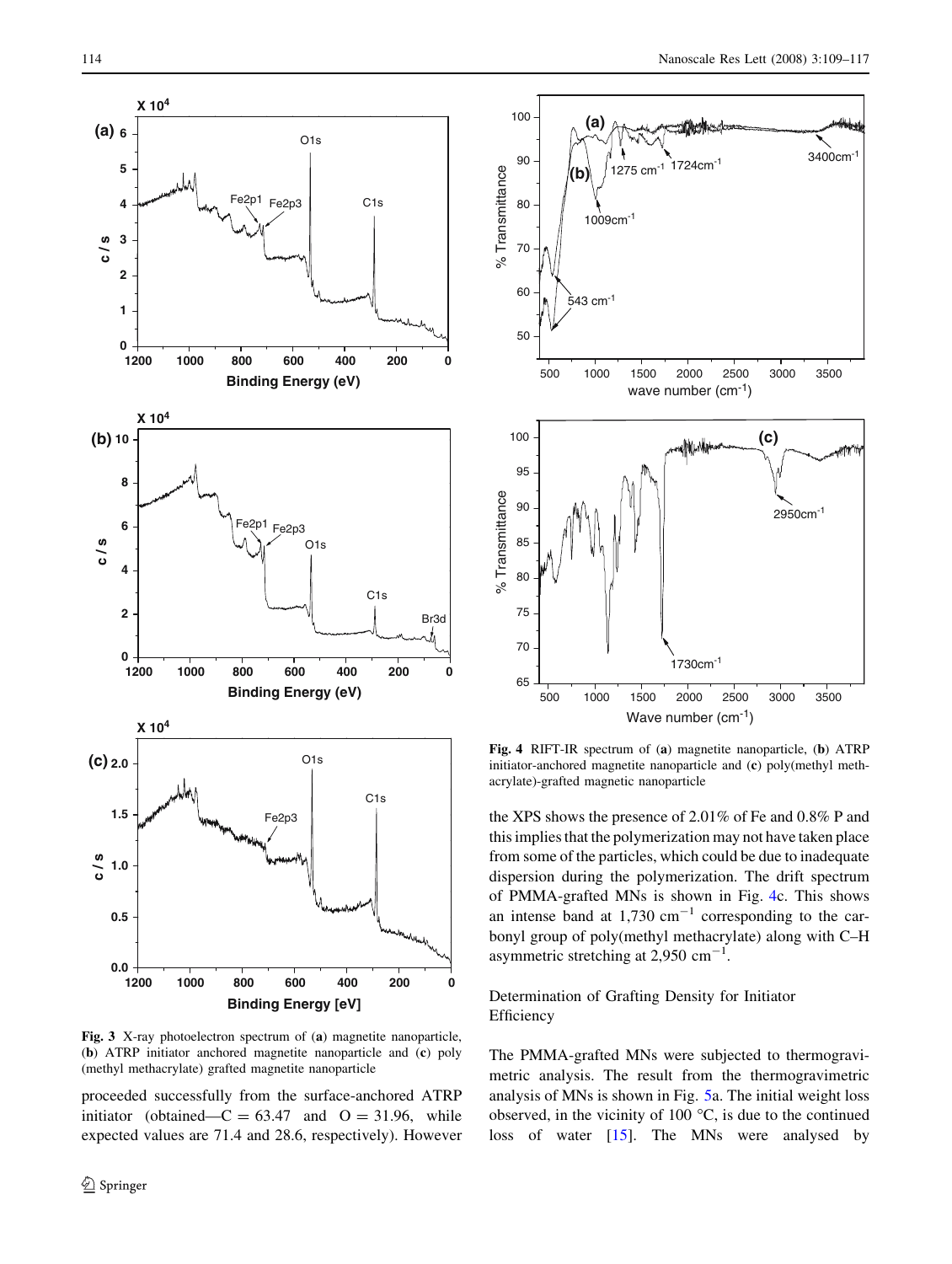<span id="page-6-0"></span>

Fig. 5 Thermogravimetric analysis of (a) magnetite nanoparticle, (b) ATRP initiator anchored magnetite nanoparticle and (c) poly(methyl methacrylate)-grafted magnetite nanoparticle

thermogravimetric analysis following the anchoring of the ATRP initiator the result of which is shown in Fig. 5b. The weight loss at around 170 °C ( $T_{\text{onset}}$ ) corresponds to the ATRP-initiator anchored on MNs. The graft density,  $\delta$ , of the immobilized initiator molecules on MNs was calculated using the following Eq. 1 from the thermogravimetric analysis  $[31]$  $[31]$ . It was found to be 1.96 molecules/nm<sup>2</sup>. The graft density can also be calculated from the XPS data [[31\]](#page-8-0) (Table [2\)](#page-3-0) using Eq. 2, from the weight percentage of phosphorous defined as P in Eq. 2. The value of  $\delta$  in this case is found to be 2.45 chains/nm<sup>2</sup>. For comparison, the  $\delta$ , value obtained on titania nanoparticles surface using hydrido-silane [\[32](#page-8-0)] anchoring chemistry is reported to be  $\sim$ 1 chain/nm<sup>2</sup>. Thus phosphonic acid group based anchoring could be a better alternative to hydridosilane and chlorosilane anchoring chemistries.

shown in Fig. 5c. The first weight-loss at 150  $\degree$ C can be assigned to the decomposition of initiator moiety on the surface of magnetite. The subsequent rapid weight decrease in the second region (the onset at  $\sim$  200 °C) and the significant weight reduction in the third region (the onset at  $\sim$  300 °C) are attributed to the decomposition of PMMA. The grafting density as calculated from the TGA data is found to be nearly a constant value of  $\sim 0.90$  molecules/ nm<sup>2</sup> , throughout the polymerization time. Such constant grafting density throughout the polymerization time is typical of ATRP, as reported in the case of polymerization of MMA from silica nanoparticles at 70  $^{\circ}$ C [\[33](#page-8-0)]. The graft density is half of the value expected from the initiator graft density. This might be due to a very simple reason such as non-participation of some of MNs in the polymerization due to insufficient dispersion of the particles. It can also be accounted for by the fact that more radical–radical coupling followed by associated termination is likely to occur under surface polymerization conditions than conventional solution ATRP [[25\]](#page-8-0) of the same monomer, due to proximity of the propagating chain ends to each other. Thus to suppress this termination, normally sacrificial initiator is used so that sufficient concentration of Cu(II) is generated. However this results in the production of free polymer chains in solution. To avoid this as well as to minimize termination, a dilute system involving anisole as the medium was used to minimize the radical–radical coupling at adjacent sites. The reduction of initiator efficiency due to termination reaction between polymer chains growing in solution from free initiator and polymer chains growing from the surface resulting in the reduction of the initiator efficiency to 50% on silica nanoparticles via NMP has been reported [\[31](#page-8-0)].

The MNs were suspended in chloroform before and after the grafting of the PMMA brush to study the effect on their dispersion. The photographs of MNs, MNs with the

Graffing density 
$$
(\mu \text{mol/m}^2)
$$
 =  $[\{W_{60-730} \cdot c/100 - W_{60-730} \cdot c\}100 - W_{magnetic}/MS100]10^6,$  (1)

Grafting density 
$$
(\mu \text{mol/m}^2) = [10^6 P / \{3100 - P(M-1)S\}]
$$
 (2)

 $W_{60-730}$  °C is the weight loss in percentage of immobilized molecules on MNs after grafting,  $W_{\text{magnetic}}$  is the weight loss in percentage for MNs before grafting, M is molar mass of the immobilized molecules on magnetite and S is the surface area of MNs.

For the polymer-grafted MNs, three main weight-loss regions are observed in thermogravimetric analysis, as initiator, and with the PMMA brush are shown in Fig. [6](#page-7-0)a. The picture on the left is due to MNs as synthesized. This settles down rather quickly. The second picture from the left is due to MNs with the initiator anchored to the surface. It can be seen that the introduction of the initiator monolayer does seem to confer some dispersive stability. The third picture from the left is after the grafting of PMMA to MNs. It can be seen that a good dispersion is formed as a result of the growth of polymer chains from MNs surface. The photographs of MNs, MNs with the initiator and with the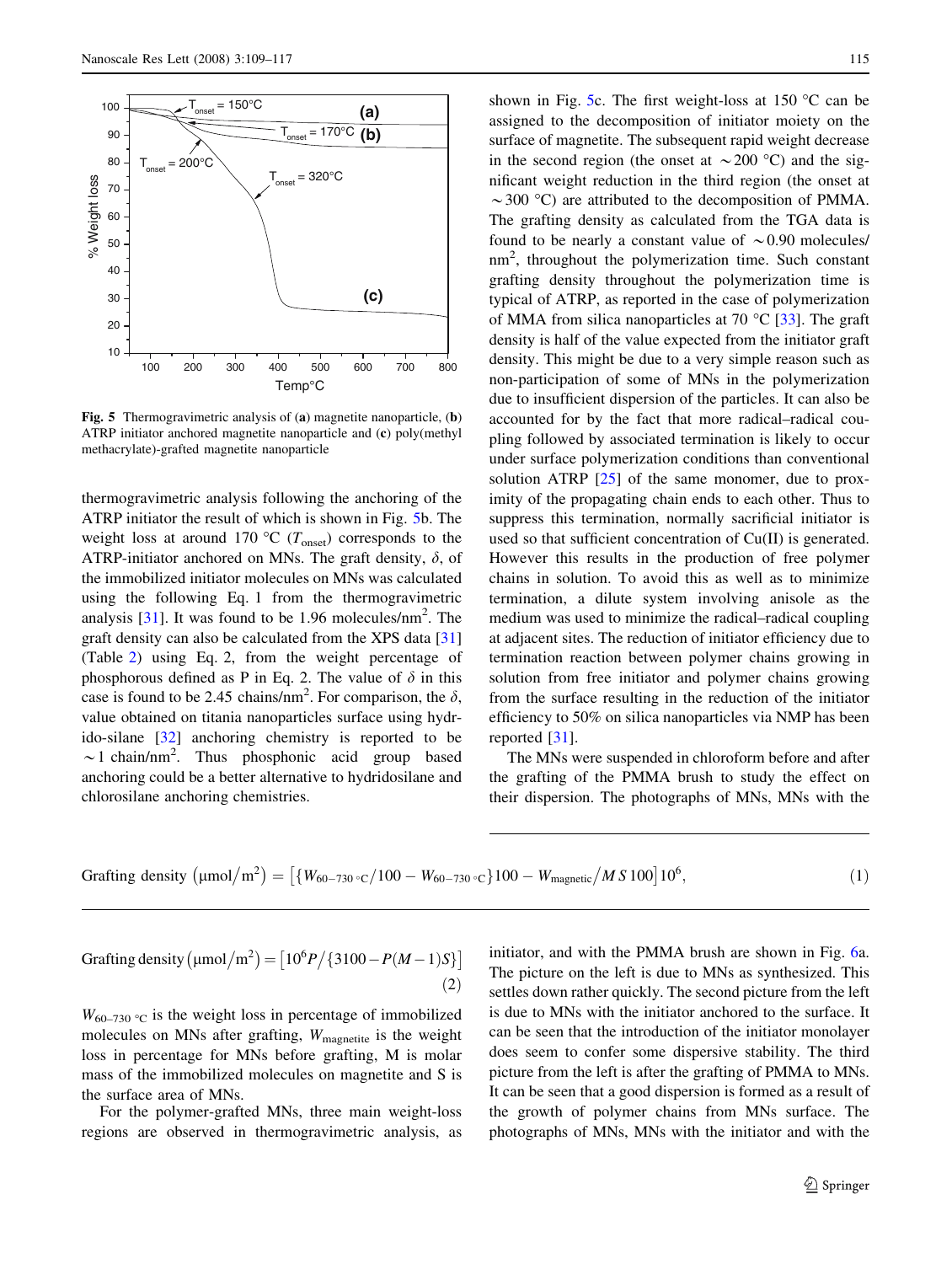<span id="page-7-0"></span>

Fig. 6 Photographs (a) From the left of the photographs the magnetite particles and initiator grafted magnetite particles in chloroform settles down; polymer-modified magnetite particles form a stable dispersion and (b) stable dispersion of magnetite-polymer taken after 1 week  $\text{Fig. 7}$  TEM images of (a) unmodified magnetite nanoparticle and (b)

PMMA brush, after 1 week of observation time are shown in Fig. 6b. It can be seen that the PMMA brush does introduce reasonable long time stability to the dispersion of MNs, which is evident from the TEM studies as shown in Fig. 7b. The TEM image of unmodified magnetite nanoparticle is shown in Fig. 7a. This shows the formation of aggregates of about 200-nm size. Thus poly(methyl methacrylate) grafted on to the surface of MNs enables the dispersion of MNs in various organic solvents like THF, DCM and toluene.

#### Conclusion

A new molecule with phosphonic acid based anchor at one end and an ATRP initiator at the other end is synthesized and characterized. Due to the strong adsorption of phosphonic acid to a number of surfaces this molecule has wide



magnetite–pmma hybrid material

applications towards extending ATRP from a variety of surfaces. The polymerization of MMA is initiated from the MNs surface to obtain poly(methyl methacrylate)-coated magnetite. The introduction of PMMA brushes on MNs provides enough dispersive stability as observed over a period of several months (data provided for 1-week sample only). This simple technique of synthesis and anchoring chemistry can be applied to various nanoparticles to produce polymer-stabilized nanoparticles.

## References

- 1. M. Thakur, K. De, S. Giri, S. Si, A. Kotal, T.K. Mandal, J. Phys. Condens. Matter. 18, 9093 (2006)
- 2. L.Y. Zhang, H.C. Gu, X.M. Wang, J. Magn. Magn. Mater. 311, 228 (2007)